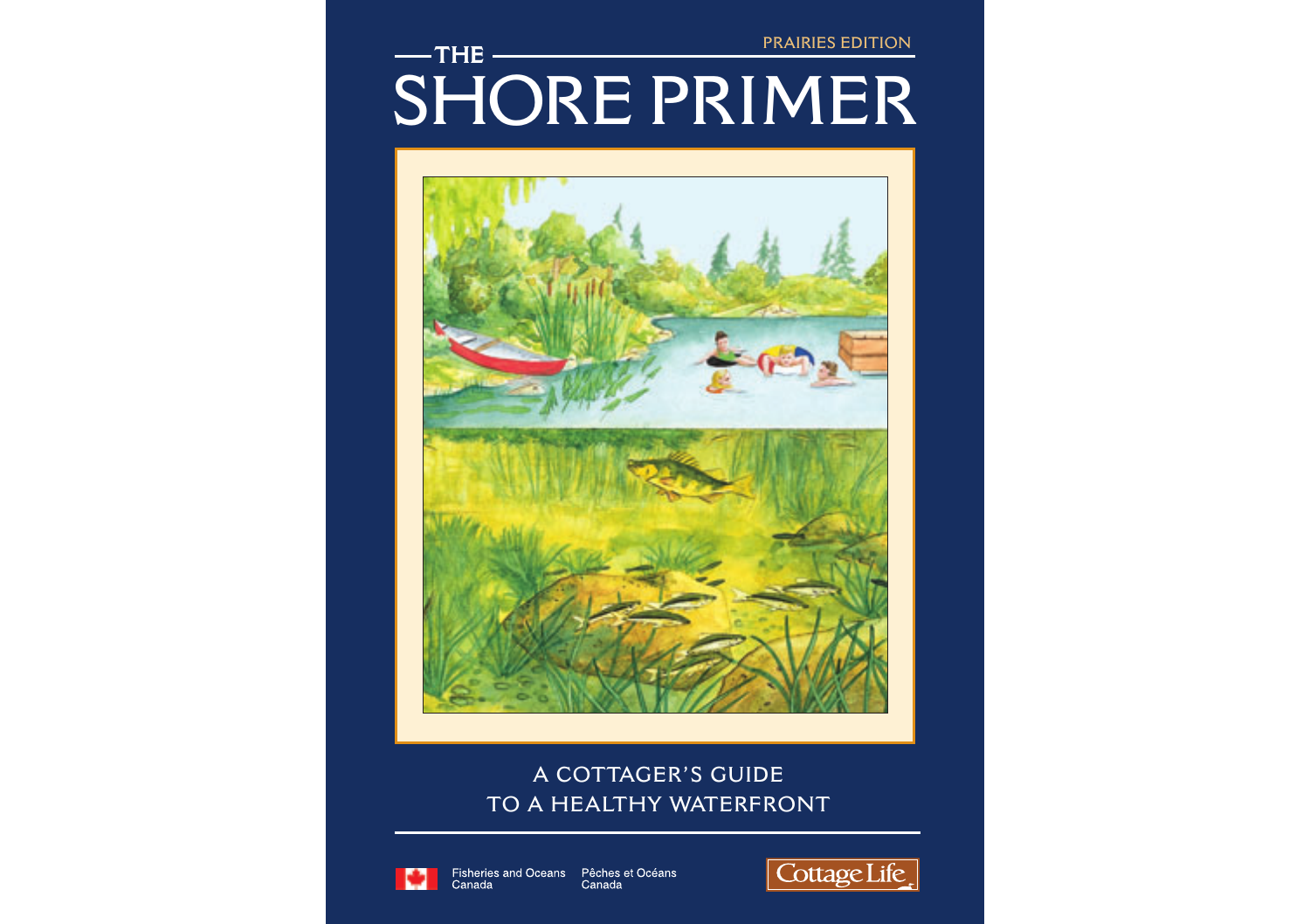# **THE SHORE PRIMER**

# *By Ray Ford*



# **CONTENTS**

**PAGE 4 YOUR SHORE: A NATURAL WONDER**

**PAGE 6**

#### **HOW TO PRESERVE YOUR SHORE'S TRUE NATURE**

**• The Littoral Zone: A Lakeside Daycare • The Shoreline: Glue for the Waterfront • The Riparian and Upland Zones: The Lake's Doormat • You Can Save Your Lake from Premature Aging**

#### **PAGE 12**

#### **MAKING AMENDS: WAYS TO RESTORE AN ALTERED SHORE**

**• Before You Restore: The Approvals Process • Restoration #1: Lessening Your Lawn's Impact • Restoration #2: Switching to a Shore-Friendly Dock • Restoration #3: Softening a Hardened Shoreline • The New-Look Waterfront**

> **PAGE 22 FURTHER READING**

Produced by Cottage Life in association with Fisheries and Oceans Canada

#### **COTTAGE LIFE**

54 St. Patrick Street, Toronto, ON M5T 1V1 Web Site: www.cottagelife.com

#### **FISHERIES AND OCEANS CANADA**

Fish Habitat Management Program - Prairies Area 7646-8 Street NE, Calgary, AB T2E 8X4 Web Site: www.dfo-mpo.gc.ca/canwaters-eauxcan

*Cette publication est également disponible en français.*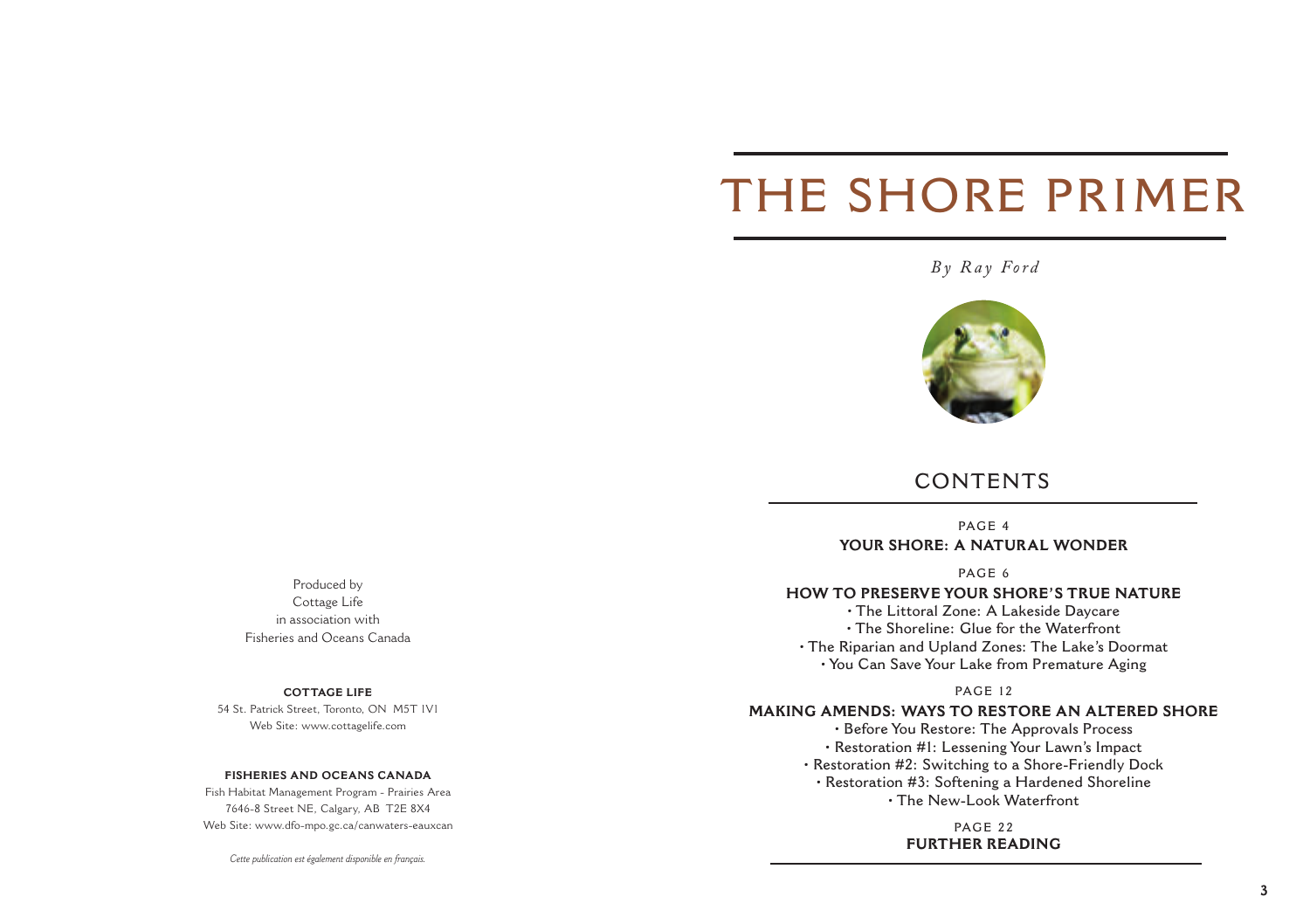

# **YOUR SHORE: A NATURAL WONDER**

For many cottagers and other<br>waterfront residents, the qui<br>spot by the lake is a little bit<br>paradise where we can relax,<br>and enjoy being closer to nature. But waterfront residents, the quiet spot by the lake is a little bit of paradise where we can relax, play, and enjoy being closer to nature. But it's a special place for another reason too. The zone where the water meets the land is the richest natural environment most of us

will ever come into contact with, and almost certainly the most complex piece of the earth we'll have the opportunity to live near and share. Equally important, the waterfront is crucial to your lake's health, acting as lungs, doormat, cafeteria, and daycare for the lake, as well as a living retaining wall for the shore.

When a natural shoreline is altered, often by well-intentioned projects meant to improve waterfront living, that intricate balance between the creatures, plants, and earth is toppled. Call it the "domino effect." A typical scenario goes like this: After smashing the piggy bank to pay for a cottage lot, the new owners want to enjoy that priceless view of the water (and who wouldn't?). So they gather the extended family for a weekend logging bee and clear out the thicket of plants, shrubs, and trees lining the shore. But once the trees and shrubs are gone, the soil their roots held in place begins to erode. Now the cottager family spends uneasy weekends watching their frontage become lakefill. Worried about the erosion of their property and investment, they forego renovations to their city home and use the cash to build a breakwall. In a few years, the wall, undermined by the constant pounding of the waves,

begins to list or crack. This time, the owners dip into the kids' university fund to underwrite a new series of repairs. What began as a bid to see the lake turns into a grudge match between the cottagers and the waterfront – and both sides are taking a beating.

Why not declare a truce and weave your cottage needs into the natural shore? This booklet will show you how to protect and nurture the qualities that make it such a special location. This Primer also offers cottagers and other landowners constructive solutions for restoring an altered shoreline to its former health and beauty. *The Shore Primer* is the second in a series of booklets on waterfront stewardship published by Cottage Life in association with Fisheries and Oceans Canada. It, in combination with *The Dock Primer*, can help you become a better caretaker of your own little piece of paradise.

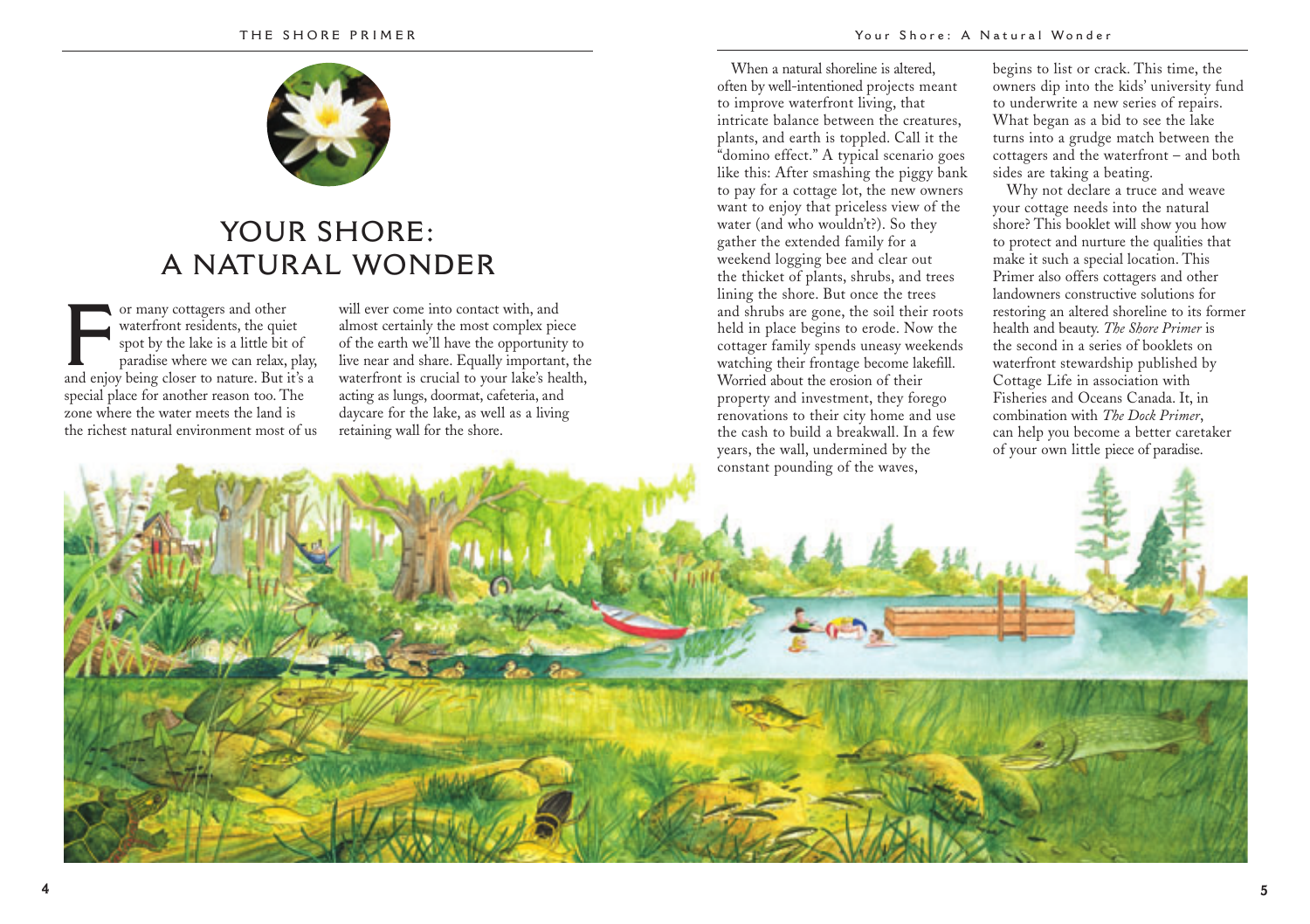

# **HOW TO PRESERVE YOUR SHORE'S TRUE NATURE**

**First, prepare for a waterfront**<br>expedition (sunglasses, big hat,<br>sunscreen, binoculars to see<br>what the neighbours are doing<br>and take along a supply of refreshments expedition (sunglasses, big hat, sunscreen, binoculars to see what the neighbours are doing) – this kind of in-depth field study can be demanding. Next, park yourself in a deck chair with a waterfront view (the dock makes a good spot) and take a good look around. The natural shore has four components, beginning underwater and extending upland (farther than you'd think). Shore experts call these components the *littoral zone*, the *shoreline*, the *riparian zone*, and the *upland zone*, and each plays a critical role in keeping your lake healthy. As important as these separate zones are, however, it's vital to remember that the shore is a natural progression – each area shades into the next in a gradual, almost seamless transition.

**6**

Altering any portion of this region

> **Building a sand beach is tempting, but it can erode easily, and snuff out aquatic life.**

affects the whole, diminishing its ability to support life on the lake.

### **THE LITTORAL ZONE: A LAKESIDE DAYCARE**

Sitting on your dock, you're perched in the *littoral zone*, the area from the water's edge to roughly where sunlight no longer penetrates to the lake bottom. As much as 90 per cent of the species in the lake either passes through or lives in this zone. Algae float freely in the water or attach themselves to twigs, stones, and plants. Microscopic water bears (freshwater invertebrates that look like tiny lumbering bears – if you ignore the two extra legs) graze on aquatic plants. Yellow perch spawn in the shallows, while northern pike lurk among the sedges. Ducks forage in the pond weeds, and turtles loaf on the trunks of fallen trees.

The water in front of the shore acts as the nursery, daycare, and cafeteria for a range of species, offering foraging areas

and hiding spots and a shallow, relatively protected area for young fish and amphibians to grow. Aquatic plants and downed trees are a crucial part of the system, with the plants

acting as the lungs of the lake, converting sunlight into food and releasing oxygen in the process, and providing food and shelter for other creatures. Once submerged, wood becomes a 24-hour diner for aquatic insects, crayfish, and small fish, its surface covered by a smorgasbord of tiny plants and invertebrates. Downed trees also act as hiding spots for small fish and their predators and good spawning zones for yellow perch.

**How we can help the littoral zone stay healthy:** The water's edge is also a focal point for human activity. Perhaps even now you can see the kids leaping from the swimming raft and hear Grampa muttering curses as he fiddles with the outboard. While we don't intend to, it's easy for humans to interfere with the delicate operations of the littoral zone. If Grampa accidentally spills two-stroke fuel, for example, the juvenile perch will be looking for a new daycare. The simplest way to keep the littoral zone vibrant and healthy is to tinker with it as little as possible:

• Use your dock as a bridge over the weedier shallows, and moor a

swimming raft out in deeper water, rather than frightening away fish and birds by ripping out aquatic plants to make a swimming area.

• Leave trees where they fall, unless they're a hazard to boats or swimmers. Typically, only a few trees along a kilometre of waterfront will tumble into the water during a year. When a cottager yanks out all the trees lining the waterfront, habitat formed by fallen trunks and branches that took decades to accumulate is destroyed in a single summer.

• Until shoreline regulations were imposed to discourage the practice, many folks liked to "improve" their swimming areas by bringing in a few truckloads of sand and dumping them on the shore. So what's the harm in that? When the sand erodes, as it almost certainly will, it smothers spawning areas for fish, buries mayflies in their burrows, and covers the vegetation where frogs and toads lay their eggs. The impact ripples through the food chain: Without frogs, tadpoles and other aquatic species to eat decaying aquatic plants and insects, more oxygen-depleting algae fills the lake and more bugs swarm the shore;

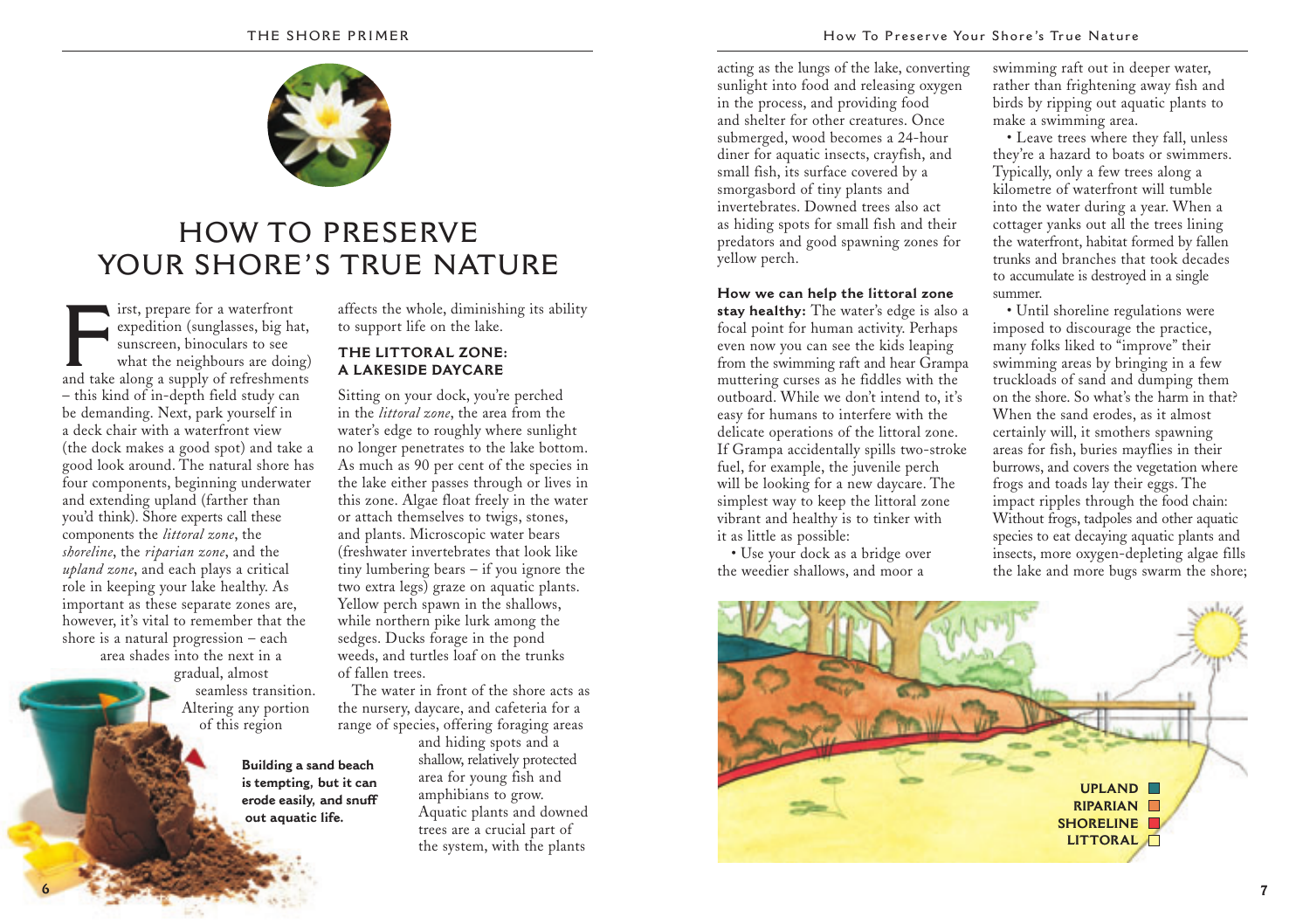the blue heron moves on when its amphibian quarry grows scarce. While a beach may be fun for sunbathers, it is no picnic for littoral residents.

#### **THE SHORELINE: GLUE FOR THE WATERFRONT**

Thanks to thousands of years of practice, natural shores are among the world's most effective, least expensive erosion controls. The mix of plants, shrubs, and trees forms a complex web of roots and foliage that knits the waterfront together, holding the bank in place and

fending off the impacts of wind, rain, waves, ice and boat wake.

The barricade against erosion is the *shoreline*, the place where land and water meet. In its natural state, the shoreline is a profusion of stones, plants, shrubs, fallen limbs, and tree trunks. But it's also a busy intersection, with animals, insects, and birds

travelling back and forth. Moose and deer pick their way down to the water to forage or drink. Mink skulk about on hunting trips. Water birds waddle from their nests to the water. Overhanging vegetation shades and cools the water, and acts as a fast-food outlet for fish by producing a rain of aphids, ants, and other insects that slip from their perches above.

**How we can help keep the shoreline together:** Things start to come apart when people remove the vegetation whose roots act as the glue that holds

the shoreline together. The resulting erosion releases silt and sediment into the water where it damages spawning areas. For example, Northern pike lay their eggs in shallow waters, where the eggs cling to vegetation. The eggs hatch after 12-14 days. Water circulating around the eggs carries oxygen to the eggs, but when silt covers the eggs, the unhatched fish are suffocated.

The usual solution is to replace the natural shoreline with a breakwall made of wood, rock, concrete or steel. In

environmental terms, this converts a lively waterfront into a sterile environment. By imposing a sharp vertical drop-off on the shore, a breakwall limits the ability of plants to re-root up or down the bank as water levels rise and fall, typically reducing waterfront vegetation by one-half to three-quarters. The decline in the number and diversity of aquatic plants has a ripple effect, reducing habitat for fish, birds, and amphibians. A breakwall is almost always an expensive temporary

fix. Because artificial materials lack the resilience of the natural shore, a homemade vertical breakwall often lasts only a decade or so before cracking and falling apart. To maintain a healthy shore:

• Leave the natural vegetation on the land and in the water.

• Don't replace the shoreline with a breakwall. • Don't dump

fill along your waterfront, because infilling destroys fish habitat.



Not only does this destroy parts of the littoral zone, but it may alter water currents and increase erosion on adjacent properties.

#### **THE RIPARIAN AND UPLAND ZONES: THE LAKE'S DOORMAT**

Most parents install a mat at the cottage door so little shore rats can wipe their bare feet or remove their shoes. Lakes have a similar "contaminant" barrier: the riparian and upland zones.

There are a lot of nasty things waiting to catch a lift down to the lake when a heavy rain courses down the slope, including seepage from septic tanks, fertilizers and pesticides, deposits from family pets, and oil or gas spilled on the driveway. One of the main contaminants from cottage runoff is phosphorus, a "nutrient" that occurs in nature, as well as human-made products, such as fertilizer and detergent. On its own, it helps nourish life in the lake, but when we add to that natural load, phosphorus leads to poorer water quality, algal blooms, and less oxygenated habitat for cold-water fish.

Fortunately, the jumble of trees, shrubs, and grasses along a natural shore forms a "buffer" that helps filter out these undesirables: In the *riparian zone* – the section of land closest to the shore – the thick layer of low foliage controls erosion and sifts impurities out of surface runoff. Leaves and branches break the force of falling rain, which is further slowed by the rough surface of leaf litter, pine needles, and broken twigs; the water is then absorbed by plant roots or the soil. But as well as being a filter for the lake, the riparian zone is also a refuge for wildlife: Water birds nest in the tall grasses near the water; warblers flit among

the shoreline vegetation; and when the area is flooded during the high-water period – even if there is only 18 cm of water – pike will thrash their way over the spring-flooded banks, scattering their eggs in the lake-edge nursery.

The higher, drier ground called the *upland zone* is typically forested with the kinds of trees that take advantage of better drainage, including Manitoba maple, poplar, spruce and white birch. The deep roots of the trees stabilize the slopes, while their foliage buffers the shore from winds. The forest canopy also cools the area by maintaining shade and boosting humidity in the summer. In winter, it shelters deer, chickadees, porcupines, grouse, and rabbits.

Together, these two zones form a doormat so effective that one shoreline expert estimates *only 10 per cent* of the runoff actually makes it into the lake, and much of the sediment and other pollutants is filtered out before reaching the water. If the lake bottom doesn't drop off too quickly, then the remaining guck will tangle with another barrier of aquatic plants in the littoral zone, where the jumble of bulrushes, arrowhead and cattails slows the influx of runoff and consumes many of its nutrients.

**How we can keep the riparian and upland zones in place:** Almost any kind of development can fray the lake's doormat, and some projects can toss it out altogether.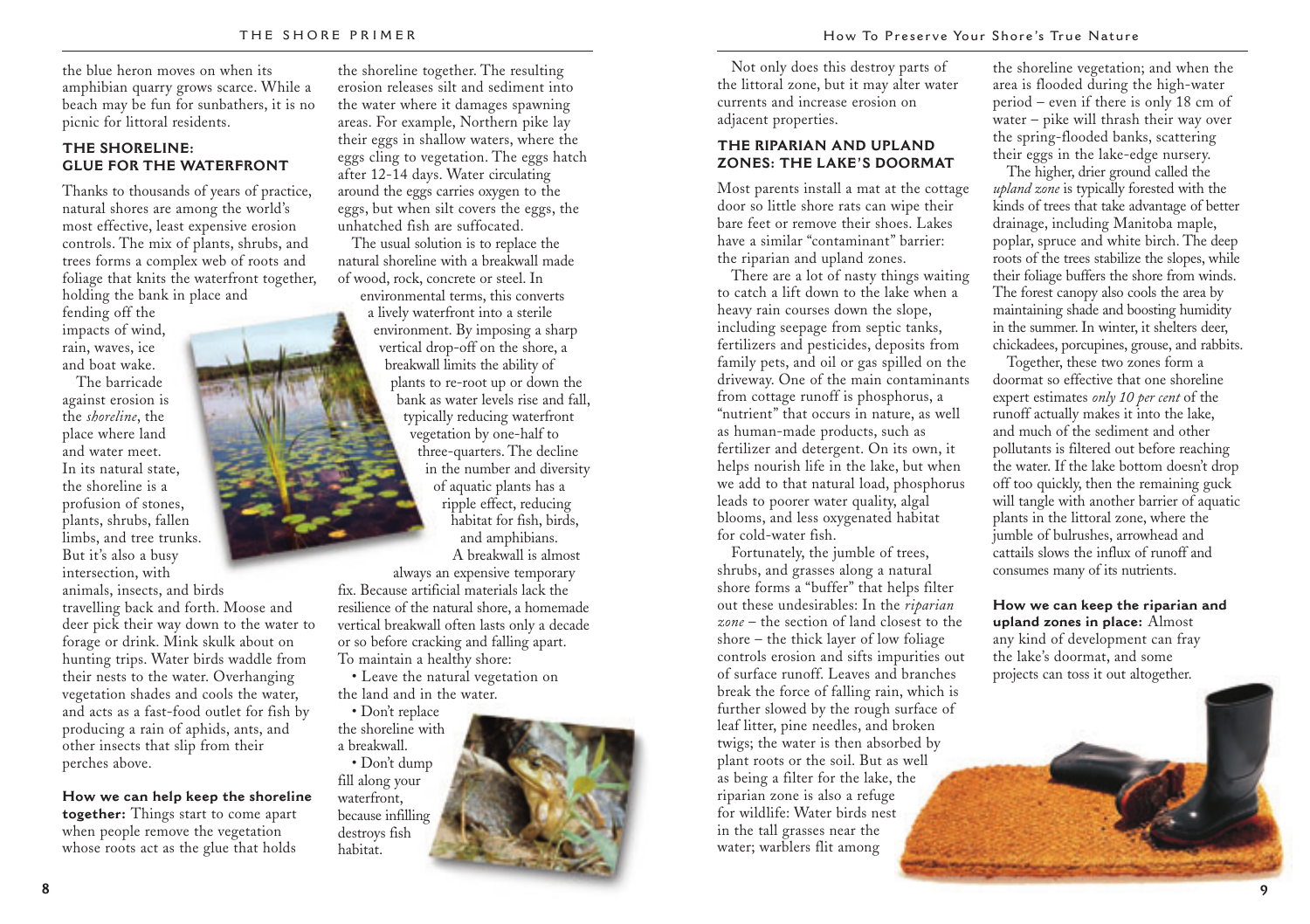Even in the upland zone, the hard surfaces of paved driveways, shingled roofs, and patios shed water, increasing runoff and heightening the danger of erosion. Sediment carried into the water is a greater concern during construction, when land is being cleared for a cottage, garage, or even just a lawn. Here are a few ways you can assist the lake's natural filtering system:

• Eliminate potential pollutants by being careful with gas and oil around the cottage, avoiding the use of fertilizers and pesticides, and maintaining your septic system with regular pump-outs. Be careful not to overload the septic system with too much water, especially if you have a dishwasher or hot tub that drains into it, or a big crowd for a weekend. Working the system too hard shortens its life, and can send some unpleasant things seeping toward the lake.

• Maintain as much riparian and upland vegetation as possible.

• Opt for softer or more permeable surfaces (gravel or wood chips) rather than concrete and asphalt.

• When building on your property, replant disturbed areas as quickly as possible, and landscape grassed swales around the cottage to catch and encourage infiltration of rainwater flowing off the roof. Be especially careful in the riparian zone, where any soil dug up is apt to be washed straight into the lake during

the next rainfall.

Leave the riparian plants, shrubs, and trees in place.

• Keep flower and vegetable gardens well away from the lake.

### **YOU CAN SAVE YOUR LAKE FROM PREMATURE AGING**

Depending how you and your waterfront neighbours choose to treat the natural shore, you can dramatically alter your lake's lifespan – for better or for worse.

Like any cottager, a lake ages, in a natural process called *eutrophication*. Over thousands of years, it develops the aquatic version of midriff bulge as sediment, erosion, and the growth and decomposition of plants eventually fill in the bottom, converting it to a bog and, finally, more or less dry land.

On the geologic time scale, this is a good and normal thing – a healthy eutrophic lake supports all sorts of warm-water fish, such as smallmouth bass, freshwater drum, catfish and pike. But when humans fast-forward the process by tearing out the shoreline buffer zone and dumping too many nutrients such as phosphorus into the lake, the water begins to change too rapidly for the life that depends upon it. It becomes murkier as plant and algae growth explodes, with decomposition of the added vegetation consuming the oxygen normally shared with other aquatic creatures. Trout suffocate in the new environment, while carp flourish. The lake ages before its time.

Because eutrophication is often the result of a lot of small actions – poor septic systems, using high-phosphate soaps, removing shoreline plants – it can also be arrested by the efforts of landowners. By understanding how a natural shore functions, and then acting collectively to preserve, not destroy, that critical balance, individuals *can* make a difference.



**(1) When vegetation at the water's edge is cut down, wildlife habitat is lost and more polluting runoff reaches the lake. (2) Clearing woody debris and aquatic plants from the shallows means fish no longer come to spawn nor herons to feed. (3) A concrete breakwall is a sterile barrier, extinguishing shoreline vitality.**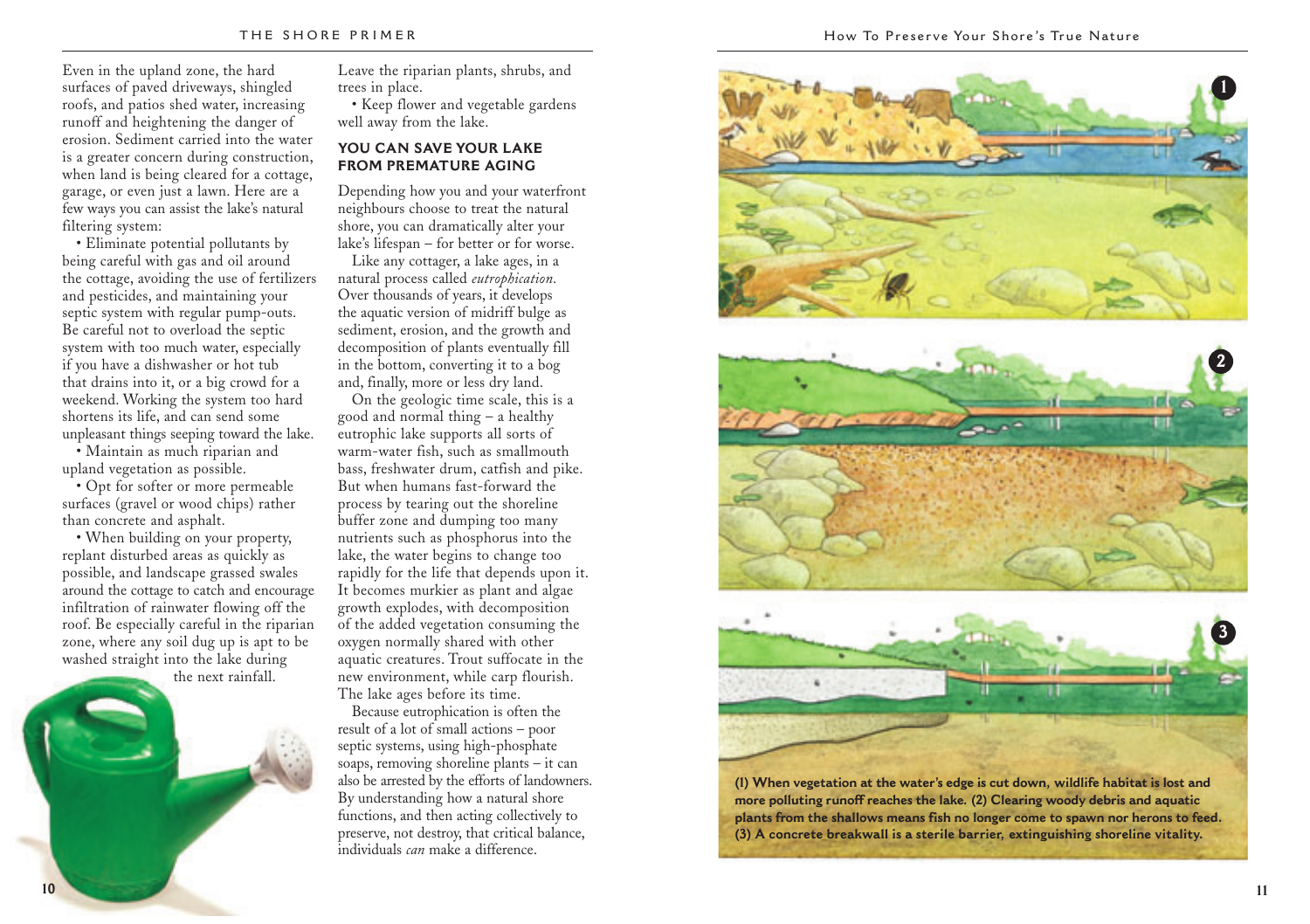

# **MAKING AMENDS: WAYS TO RESTORE AN ALTERED SHORE**

The trouble with the natural<br>
shore is there isn't as much<br>
as there used to be. The<br>
extravagant native greenery<br>
that once sprawled along the waterfront shore is there isn't as much as there used to be. The extravagant native greenery has been cut down, boxed in, built over, and otherwise shoved aside on many lakes, only to be replaced by the ordered and angular world of docks, grass, beaches, and breakwalls. Yet a "developed" shore is not a lost cause. Restoring the beauty and integrity of your waterfront need not cost a lot of money or require a lot of labour – after all, working with nature is cheaper and easier than working against it.

Because each stretch of shore is distinct, there is no one generic prescription for bringing an altered waterfront back to

health. But the following scenarios and suggestions will help you begin to make amends with your shore.

## **BEFORE YOU RESTORE: THE APPROVALS PROCESS**

A number of federal, provincial and municipal laws and regulations affect shore work across Canada. Whether you want to restore your shore or build from scratch, check ahead of time to see what approvals you may require. Under the federal *Fisheries Act*, the onus is on the cottagers and other landowners to ensure that shoreline work does not "harmfully alter, disrupt or destroy" fish habitat without the required authorisation from DFO.

If the lands are on, or adjacent to National Parks area, call the folks at Parks Canada. You should also check with your local and provincial agencies. On regulated waterways, you should also consult with the authority responsible for water levels.

If you're in doubt about who to approach, contact your nearest DFO office for help. The folks "in the know" can guide you through the approvals

process, toss around some options, and help you select the best approaches for your shore, possibly saving you time and money.

#### **How to Prepare for Your**

**Project:** Make a plan for your shore-friendly property, including an inventory of existing plants and features, the different waterfront zones it will involve, and a notion of your final objectives. Find some graph paper (the kind divided into little squares, to make it easier to draw to scale) and draw up a map of your property, including buildings and structures, the shoreline, high and low water points, water intake, vegetation on the land and in the water, wildlife habitat (fish spawning areas, areas where ducklings swim), and prevailing winds and currents. (This map will come in handy if you find that you require formal approvals or permits, so make several copies.)

Next, note problem areas on your shore: places that have been clear-cut, eroding banks, failing breakwalls, ailing docks, and so on. Include high-activity areas such as the patch of lawn that acts as the badminton or volleyball court, and the pathways to the shore. Brainstorm with your family, neighbouring cottagers, and shore-care experts to find natural, environmentally friendly solutions.

When you've come up with the best approach, discuss it with your provincial natural resources management agency or Fisheries and Oceans Canada. If you need to make a formal application be sure to include:

• Your name, address, telephone number, fax number, and e-mail address.

• Your water body's name and location, county or rural municipality, and even the latitude and longitude coordinates, if you have them. (The coordinates are available off a good topographic map or a Global Positioning System receiver.)

• A copy of your hand-drawn lot map, signed and dated.

• An outline of your plans, including construction details, schedule, techniques, materials, and goals.

• Photos of the work site and the surrounding shore are also a good idea. Photos throughout the seasons (summer, winter, and during spring breakup) may be helpful.

Do your planning the summer before you want to begin the work, and file your applications (where required) in the fall with the appropriate agency.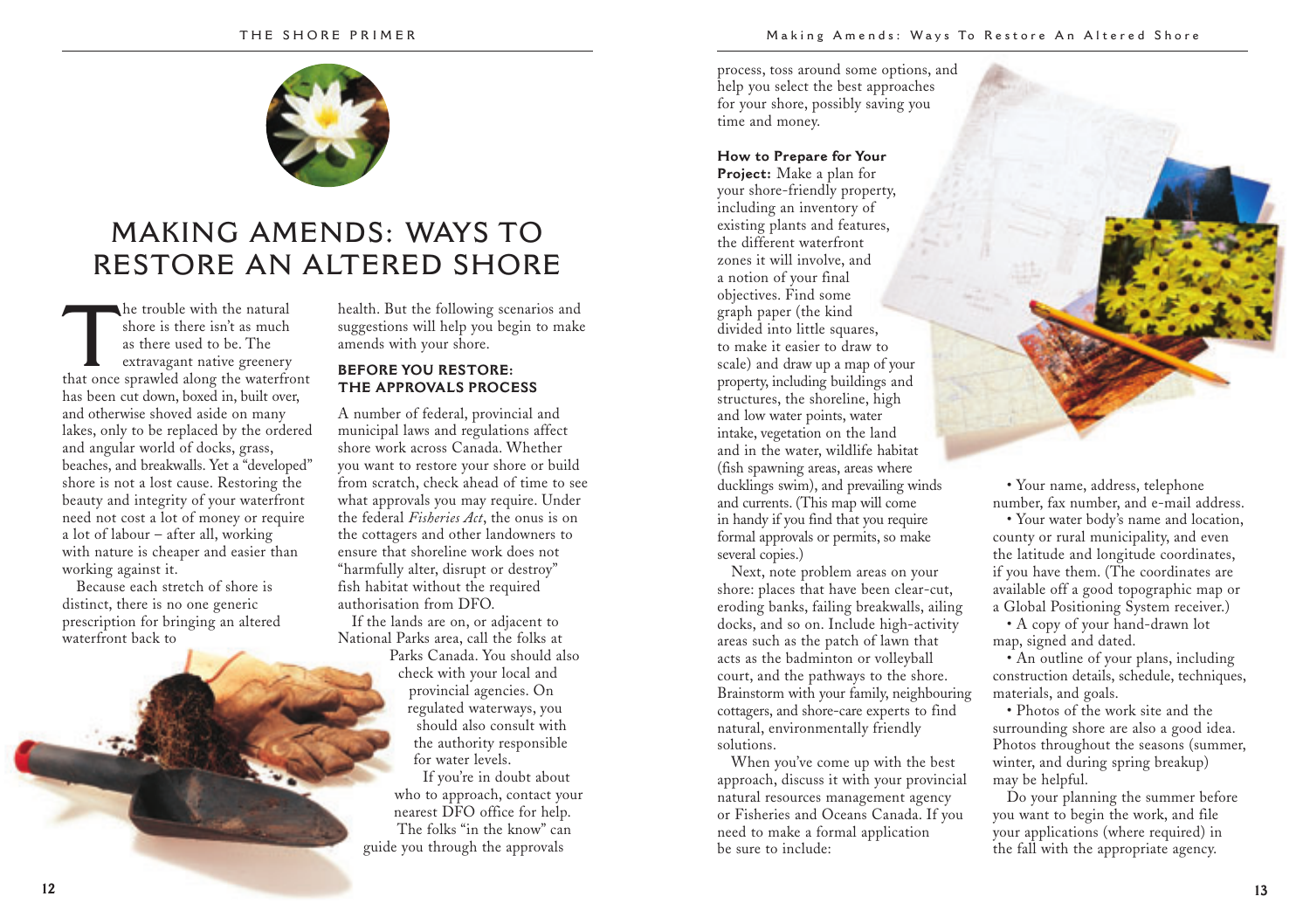That way, you'll have all the paperwork taken care of in time for the spring thaw.

What happens if you ignore all this good advice? That won't be a problem for the upstanding, salt-of-the-earth types who wouldn't dream of cutting corners or destroying shore habitat. But in case you know a shiftless brother-in-law who might consider such a stunt, warn him that the *Fisheries Act* packs a hefty fine, and that the courts often order restoration of the property to its original state.

### **RESTORATION #1: LESSENING YOUR LAWN'S IMPACT**

How many lawns can you count around your lake? Probably more than you used to, as increasing numbers of people are retiring to live full time at their cottages. While turf has its place (baseball parks come to mind), lakes and lawns have a relationship that is uneasy at best, and poisonous at worst. Lazy things that they are, lawns displace the hard-working native plants that protect the lake. When a heavy rain comes, the foppish blades lay down and let the rain beat all over them, eroding the topsoil and carrying it into the lake. According to one study, 90 per cent of the rain falling on a natural shore is absorbed before reaching the water, while *up to 55 per cent* of the rain falling on hard surfaces, including lawns, flows right into the lake.

All that runoff hastens erosion, sending silt and sediment into the water where it damages spawning and feeding areas. Pesticides and fertilizers lavished

on the lawn also play havoc with the aquatic ecosystem. Weed and bug killers may harm fish or destroy the plants and insects fish feed on, and fertilizers promote algae growth, leading to a greener, murkier lake. A kilogram of phosphorus fertilizer washed off the lawn and into the lake fuels the growth of 500 kg of aquatic plants, snaring boat propellers and choking shorelines.



If you must have a lawn (over the septic bed, for example), don't make it a putting green by chemically feeding and weeding it. Try leaving the grass clippings on the lawn to mulch and fertilize the sod, but only if the lawn is far enough from the water that the clippings won't be washed into the lake. Let the grass grow at least seven centimetres long between trimmings, to conserve soil moisture. Another option is to let the

grass grow all season; knocking it down once a year with a trimmer or scythe will keep trees and shrubs out, while permitting wildflowers to put down roots.

### **Buffering Your Lawn from the Lake:**

Because lawns are the last thing a lake wants beside it, you'd be doing the shore and yourself a big favour by getting rid of the tidy plot once and for all. But if that's too radical a notion for first-time restorationists, take the next best step: Keep them apart with a buffer zone of natural vegetation, to filter contaminants in runoff, provide homes for wildlife, and enhance your cottage privacy. (For more detail on its function, see p. 9.)

The wider a buffer is, the better it works. As a rough rule of thumb, a buffer extending back 30 metres from the top of the bank is sufficient for most cold-water lakes (whose fish suffer more from nutrient runoff ), while 15 metres will protect a warm-water lake. The natural area should be even wider on properties with steep, erosion-prone slopes. The key thing to remember is any amount of buffer is better than none at all. If 30 metres sounds like too much, consider going *au naturel* in stages, adding a bit more each year by working back from the shoreline in two-to-three metre strips.

#### **How to Build a Buffer:**

The easiest approach, especially for lots with patches of healthy native vegetation or erosionprone soils, is to stop mowing the lawn. Native grasses, shrubs, and trees will colonize the area, with the wildflowers and grasses moving in the

first year, and shrubs and trees following a year or two later. Troublesome invaders, such as leafy spurge or stink weed can be selectively cut or hand pulled.

Restoring a heavily clear-cut area is a little tougher, but not beyond the skills of anyone who can handle a shovel and a watering can. Start by looking at the foliage covering natural areas of the lake, and try to duplicate it on your lot. By planting a mix of native plants and shrubs – willows and dogwood – in the riparian zone, you can protect the soil, buffer the waterfront, and entice birds and other wildlife. In the upland area, you can add species that thrive on well-drained slopes, such as maple, poplar, spruce and white birch. Avoid pilfering wild plants (unless they're going to be built on or paved over)

> **Replace a hardened walkway with a more absorbent one made of wood chips, gravel, or wooden slats spaced apart so that rainfall can soak into the soil.**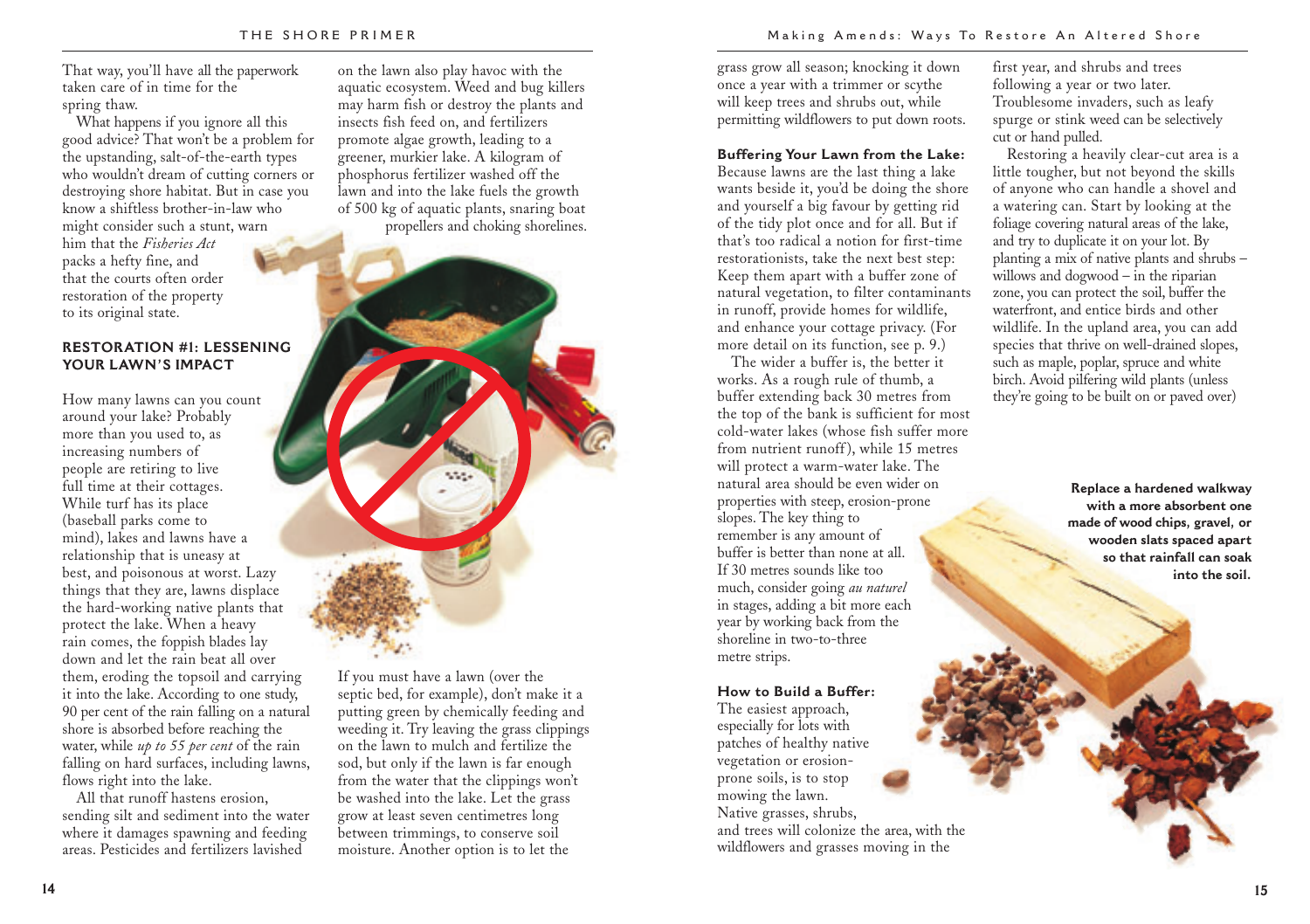because you're simply denuding one area to clothe another. But do make sure that the species you purchase are, in fact, native to your area – consult with the various government shore experts, as well as local gardening centres, horticultural societies, and naturalists' clubs.

A natural area often looks more appealing to the eye if you plan a transition zone between it and the more manicured areas of your property. If you like, consider softening the shift from lawn and gardens to the wilderlooking buffer with a mix of showy native plants. Adopt flowing, curving borders rather than straight lines to promote this natural aesthetic. Preserve a view of the water through judicious pruning, grouping taller trees to allow

sightlines, or building an elevated viewing deck behind the cottage.

Use a meandering trail – angled along the slope, not running straight down to the shore – to lead visitors from the cottage to the dock. The path will look more natural and allow rainwater to infiltrate the soil if it's covered with pea gravel or bark chips. Another option is a wood walkway, with slats wide enough to let rain and sunlight through. Creative types might also consider adding an elevated walkway or bridge over sensitive areas, built on posts rising 15–30 cm above the ground. The bridge protects vegetation and provides cover for ground-hugging woodland creatures such as frogs, toads, snakes, and

**A lawn is an unhealthy partner for a lake. Not only does it foster fertilizer and pesticide use but, being a "hard" surface, it allows up to 55 per cent of rainfall to escape into the water, washing away topsoil and, eventually, the shoreline.**



Docks are so much a part of lakeside living, you probably see them as extensions of the shore. The truth is, ill-designed shoreline structures fragment the habitat so critical to

lakeside creatures. When the time comes to replace the rickety old dock you've inherited, select one that suits your purposes but also does the least harm to the lake. Cottagers can find all they need to know about shore-friendly structures in *The Dock Primer* (to get a free copy, see p. 22), but here are a few key factors to keep in mind:

**Help a damaged shore by planting a buffer of native shrubs and grasses. The thick tangle of thirsty roots dramatically slows runoff.** 

• **Type of dock:** A floating dock is among the top environmental choices because it causes the least disturbance to the lake bottom, provides some fish cover, rides out fluctuating lake levels, and doesn't alter water currents.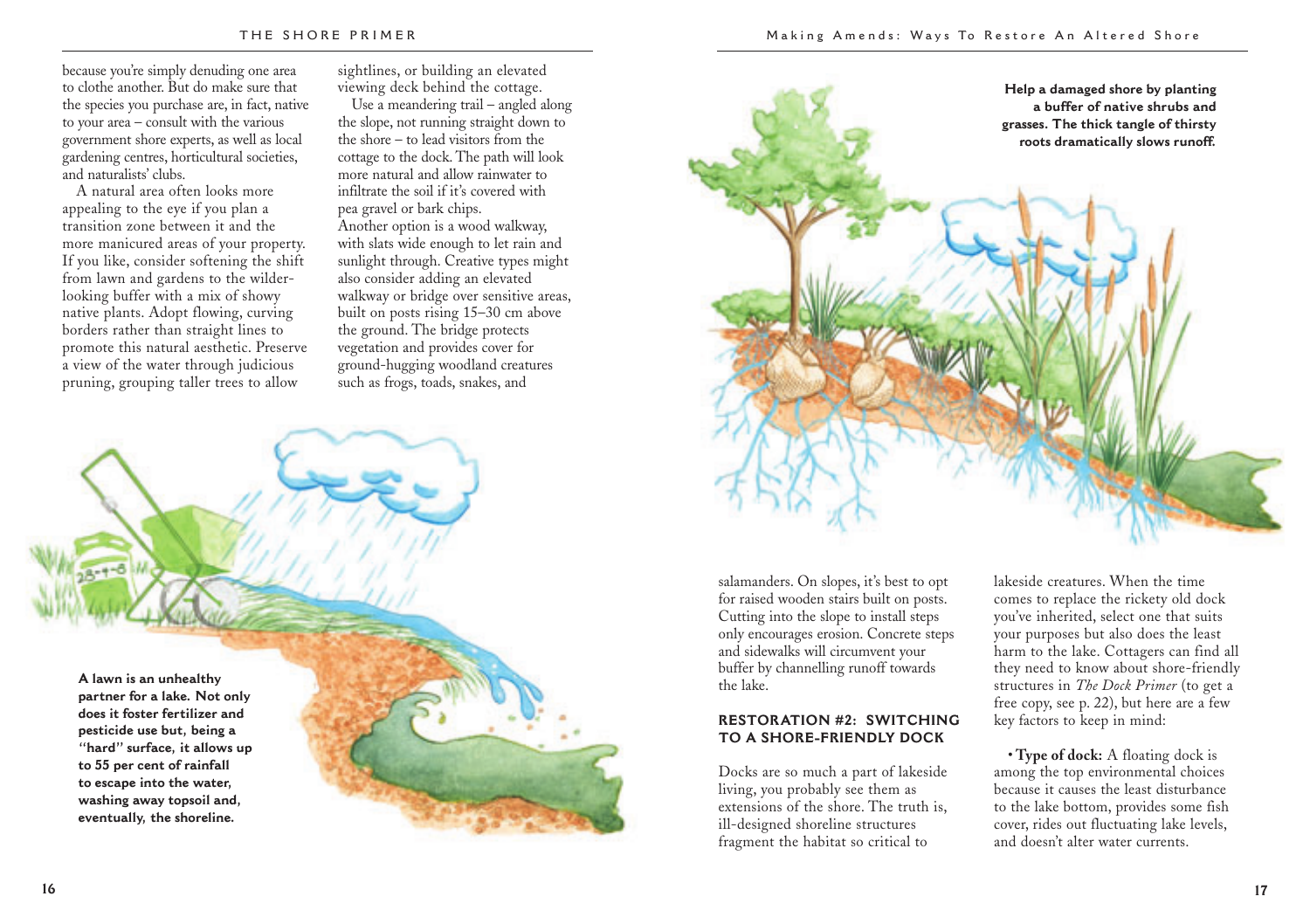#### **A HARD EDGE**

#### **Over time, wave action turns a breakwall into a crumbling eyesore.**

## **A NEW SLANT**

**Regrade the slope to a gentle 25 degrees and line with geotextile filter cloth. Smash the wall and top with rip-rap.**

**A SOFT TOUCH**

**With nature's waterfront recreated, evicted shoreline residents happily return.**

But it isn't perfect. Floating docks shade some of the littoral zone, reducing the aquatic life that many fish, insects, and animals depend on. They also pose problems for ducklings. The waterfowl cling to the shore as they learn to paddle, and may shun an area where they have to circumnavigate a lot of docks jammed up against the land. You can easily fix this problem by pushing the dock a bit further out and using a gangplank to bridge the short stretch of water between it and the shore. This gives mama duck and her brood a marine underpass, while you can walk the plank – as it were – to the dock.

Pipe or pile docks may be an equally good option. As these types of docks rest mostly out of water on pipes or posts, they have a very small footprint on the littoral zone. They also provide some structural habitat and allow more sunlight to penetrate through to the lake bottom. Cantilever, suspension, and lift docks are anchored by their base to the shore and overhang the water. They're gentle on the environment, but they're expensive and fairly complex to build. A crib dock, usually built on a base of square-cut timbers filled with stones is a poor choice as it covers parts of the littoral zone. Last and definitely least, a concrete pier is a disaster in environmental terms, crushing the life in the littoral zone.

• **Building materials:** The safest option for waterfront construction is untreated wood, such as cedar, fir, hemlock, and tamarack. Plastic wood, if installed properly, offers long life, but may sag between spans or split during installation if you're not careful.

Treated wood is definitely a second choice. Wood preservatives kill the organisms that cause rot, but what

destroys fungi can also harm other critters (including you, if you breathe in too much sawdust or get too much preservative on your skin). If you must go this route, buy lumber that's pressure treated at the factory rather than doing it yourself with a paintbrush. Pressuretreated wood is manufactured to strict quality-control and environmental standards, so it should provide more protection while limiting environmental risk.

• **Sensitive siting:** You can reduce the impact of waterfront development by selecting dock or boathouse sites with little or no vegetation, and developing 4 metres or less of your frontage. Pick the three or four metres where development will do the least harm, and set that section aside for a dock, swimming area, and so on.

## **RESTORATION #3: SOFTENING A HARDENED SHORELINE**

Take a look along your waterfront – wherever you see a breakwall, that stretch of shore looks almost lifeless, doesn't it? "Hardened" shorelines are like hardened arteries: Left without treatment, they can have serious health consequences.

When a shoreline is surrounded by concrete, steel, or stone, the flow of life along the waterfront is constricted. In serious cases, the waterfront has a kind of cardiac arrest, as plant habitat is destroyed, and fish, birds, and amphibians move on.

Worse still, hardened shorelines are only a temporary fix for an erosion problem usually caused by removing shoreline vegetation. When wave action slams against a vertical wall, the energy is deflected upwards, where the wave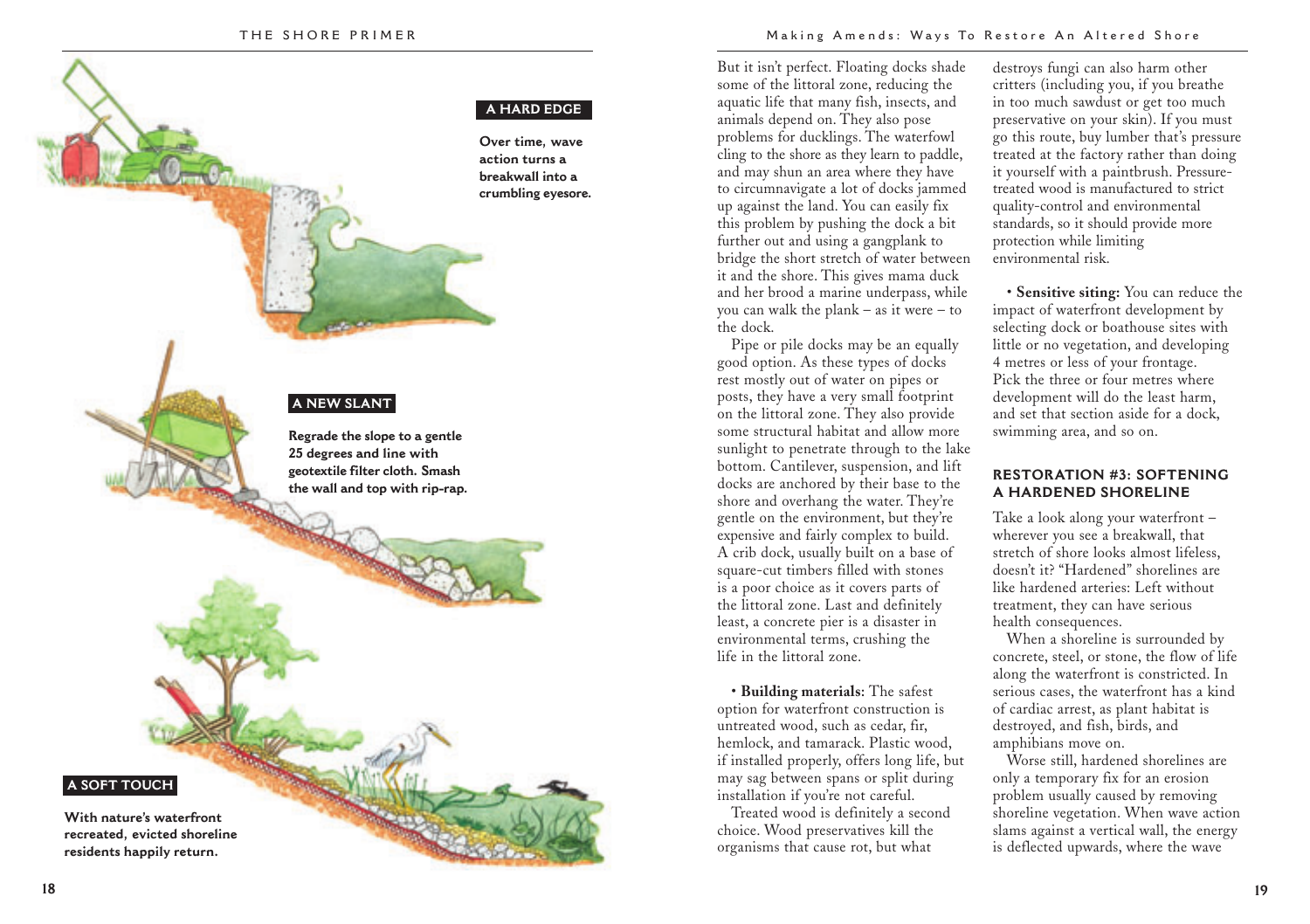breaks against the top of the wall, and downwards, where currents scour out the earth at its base. As the ground beneath it washes away, the wall begins to list and break up. Eventually, it topples right over.

If you own a breakwall, there are a few things you can do to reduce the pounding it takes and improve habitat along the shore. First, plant a buffer zone (see p. 15), including lots of deeprooted native shrubs to hold the soil together and prevent gullies from opening up behind the wall. The next step, which requires the approval of government authorities, is to modify the habitat in the littoral zone. Stones piled at a 45-degree angle in front of the wall will add more places for fish to hide and feed, and may trap enough sediment to encourage the growth of aquatic plants. As a bonus, the stones will also absorb much of the force of the waves, extending the life of the wall. "Shore ladders,"

made by piling up enough stones to reach from the lake bed to the top of the wall, allow frogs, snakes, and mink to travel back and forth from land to water.

If the breakwall is already falling apart, view it as an opportunity to replace the crumbling eyesore with a new, more natural shore. After receiving the appropriate approvals and advice, dig out

the bank behind the failing wall to restore a slope of 25 degrees or less, and line it with geotextile filter cloth to keep the soil in place. Ideally, you should remove the breakwall, but if that's not practical, you can pull it back onto the new slope and break the concrete into cobble-sized pieces of rubble. Be sure to add a veneer or appropriately sized stones commonly known as "rip-rap" (usually 15-20 cm in diameter) to cover the filter cloth. Just behind the riprap, you should plant woody vegetation and shrubs such as willow, dogwood and poplar. Eventually, the plants will grow into the spaces between the stones. You'll have a shore-friendly waterfront that controls erosion and provides wildlife habitat.

Most shores can be held together by their natural vegetation. In erosion-prone areas, the existing plants can be augmented by willows (which are as easy to plant as shoving a stick in the mud). The experts with the various provincial and federal agencies can also explain how to "bioengineer" a shore to resist erosion with a tough and resilient combination of stones, wood, willow and poplar cuttings. Finally, if you have a serious erosion problem, you'll need good advice on protecting your shore. Consider consulting with an engineer or erosion control specialist. Well-engineered erosion controls that balance shoreline protection and habitat

maintenance will cost more than a do-ityourself job, but the investment pays off in longevity, peace of mind, and preservation of the waterfront environment.

#### **THE NEW-LOOK WATERFRONT**

Depending how developed your lake is, with lawns, breakwalls, and the like, a cottager opting for the "natural" look may be viewed by the neighbours with varying degrees of interest, curiosity, and bemusement ("Hmm, how come he's lying in that comfy hammock instead of mowing the grass?").

As you begin your restoration project, get other lake residents onside by explaining why you're forsaking the lawn in favour of poplar, spruce and yarrow,

and perhaps offering them a copy of this booklet. Explain that you're concerned about the health of the waterfront, and that you want to preserve the lake and its creatures for your kids – or their kids – to enjoy. On a wider scale, try contacting like-minded lake lovers through the local lake association. Forming an unofficial shore support group is a good way to share shore restoration information. Some associations even sponsor shore restoration programs, with prizes for the most improved lots.

Then, having ensured your reputation as a thoughtful, concerned lakeside resident – maybe even a visionary! – you can climb back in the hammock and let nature do the work.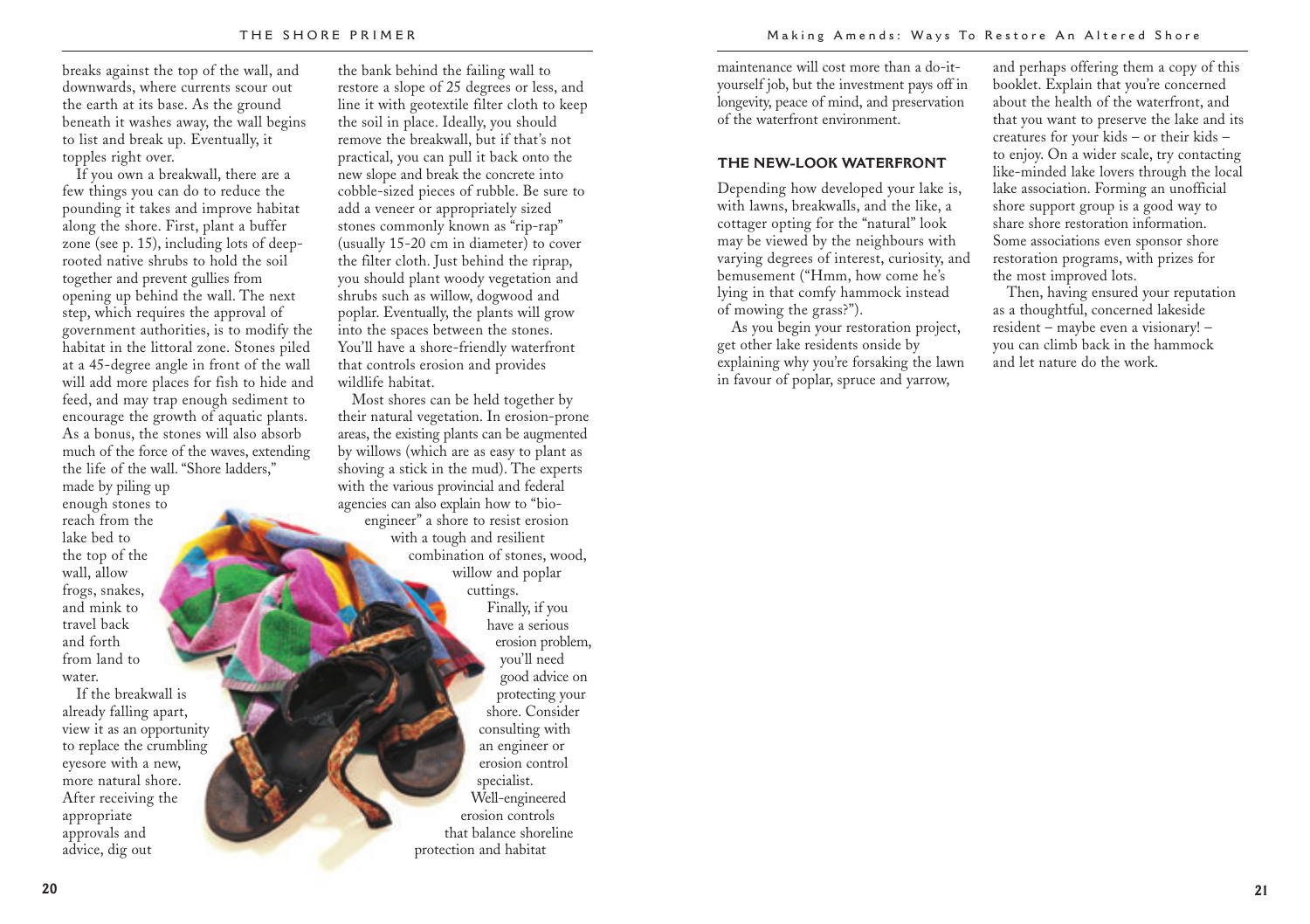

# **FURTHER READING**

*• The Dock Primer*, Max Burns. Fisheries and Oceans Canada and Cottage Life.

*The Dock Primer* is an invaluable guide to waterfront-friendly docks, covering all the essentials from best building designs to the approvals process. For an electronic copy, visit the Fisheries and Oceans Canada Web site and choose the "Infocentre" option followed by "Guidelines & Fact Sheets". Web site: www.dfo-mpo.gc.ca/canwaters-eauxcan *Aussi disponible en français. The Dock Primer* is also posted on Cottage Life's Web site (see below).

*• Cottage Life* magazine, Cottage Life. Published six times a year, *Cottage Life* is an excellent resource for anyone owning, or renting, residential waterfront property. 54 St. Patrick Street Toronto, ON M5T 1V1 Phone: 416-599-2000 Fax: 416-599-0800 E-mail: clmag@cottagelife.com Web site: www.cottagelife.com

• *On the Living Edge: Your Handbook for Waterfront Living - Saskatchewan/Manitoba Edition*. 2003. Sara Kipp and Clive Callaway. Co-published by the Living by Water Project and Nature Saskatchewan. To order, contact: Nature Saskatchewan 206 - 1860 Lorne Street

Regina, SK S4P 2L7 Phone: 306-780-9834 E-mail: shorelines@naturesask.ca

• *On the Living Edge: Your Handbook for Waterfront Living - Alberta/NWT*. 2002. Sara Kipp and Clive Callaway. Co-published by the Living by Water Project and Federation of Alberta Naturalists. To order, contact: The Federation of Alberta Naturalists 1179 Groat Road Edmonton, AB T5M 3K6 Phone: 780-427-8124 Fax: 780-422-2663 E-mail: shorelines@fanweb.ca

*Illustrations by* David Wysotski

*Photography by* Kevin Hewitt



# **FISHERIES AND OCEANS CANADA, PRAIRIES OFFICES**

## **CALGARY DISTRICT** 7646-8 Street NE

Calgary, AB T2E 8X4 Tel: 403-292-5160 Fax: 403-292-5173

## **LETHBRIDGE DISTRICT**

J.D. Higenbotham Building 204, 704-4 Avenue Lethbridge, AB T1J 0N8 Tel: 403-394-2920 Fax: 403-394-2917

Peace River, AB T8S 1G9 Tel: 780-618-3220 Fax: 780-618-3235

#### **REGINA DISTRICT**

1804 Victoria Avenue East Regina, SK S4N 7K3 Tel: 306-780-8725 Fax: 306-780-8722

### **WINNIPEG DISTRICT**

501 University Crescent Winnipeg, MB R3T 2N6 Tel: 204-983-5163 Fax: 204-984-2402

#### **PRINCE ALBERT DISTRICT**

**EDMONTON DISTRICT** 4253-97 Street Edmonton, AB T6E 5Y7 Tel: 780-495-4220 Fax: 780-495-8606

**PEACE RIVER DISTRICT** 9001-94 Street

125-32 Street West Prince Albert, SK S6V 7H7 Tel: 306-953-8777 Fax: 306-953-8792

#### **DAUPHIN DISTRICT**

101-1 Avenue NW Dauphin, MB R7N 1G8 Tel: 204-622-4060 Fax: 204-622-4066